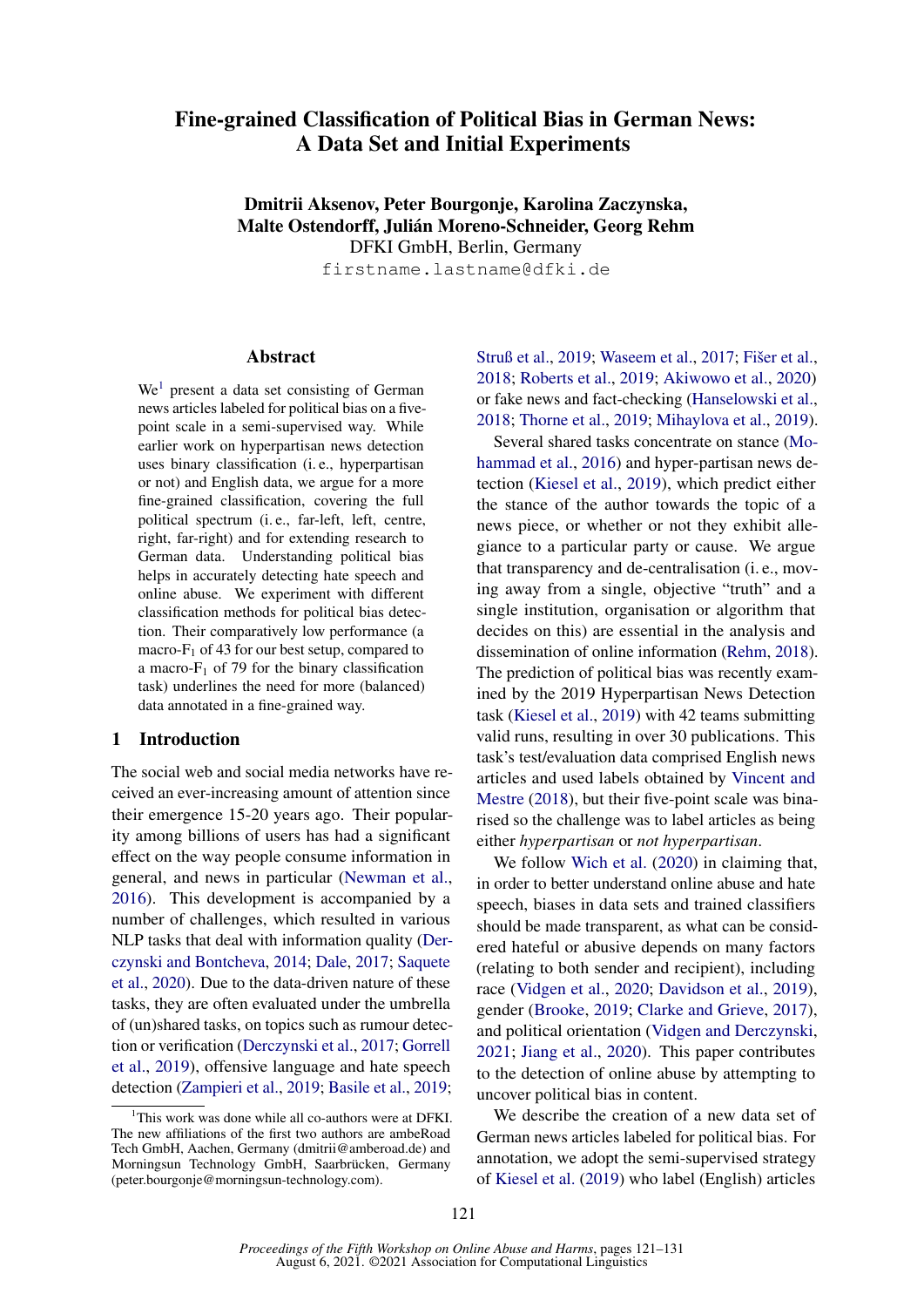according to their publisher. In addition to opening up this line of research to a new language, we use a more fine-grained set of labels. We argue that, in addition to knowing whether content is hyperpartisan, the *direction* of bias (i. e., left-wing or rightwing) is important for end user transparency and overall credibility assessment. As our labels are not just about hyperpartisanism as a binary feature, we refer to this task as *political bias classification*. We apply and evaluate various classification models to the data set. We also provide suggestions for improving performance on this challenging task. The rest of this paper is structured as follows. Section [2](#page-1-0) discusses related work on bias and hyperpartisanism. Section [3](#page-2-0) describes the data set and provides basic statistics. Section [4](#page-4-0) explains the methods we apply to the 2019 Hyperpartisan News Detection task data (for evaluation and benchmarking purposes) and to our own data set. Sections [5](#page-5-0) and [6](#page-5-1) evaluate and discuss the results. Section [7](#page-7-0) sums up our main findings.

# <span id="page-1-0"></span>2 Related Work

#### 2.1 Data sets

For benchmarking purposes, we run our system on the data from [Kiesel et al.](#page-9-4) [\(2019\)](#page-9-4). They introduce a small number of articles (1,273) manually labeled by content, and a large number of articles (754,000) labeled by publisher via distant supervision, using labels from BuzzFeed news<sup>[2](#page-1-1)</sup> and Media Bias Fact Check<sup>[3](#page-1-2)</sup>. Due to the lack of article-level labels for German media, we adopt the strategy of labeling articles by publisher.

Several studies use the data from *allsides.com*<sup>[4](#page-1-3)</sup>, which provides annotations on political ideology for individual articles in English. Using this data, [Baly et al.](#page-8-10) [\(2020\)](#page-8-10) introduce adversarial domain adaptation and triplet loss pre-training that prevents over-fitting to the style of a specific news medium, [Kulkarni et al.](#page-9-7) [\(2018\)](#page-9-7) demonstrate the importance of the article's title and link structure for bias prediction and [Li and Goldwasser](#page-9-8) [\(2019\)](#page-9-8) explore how social content can be used to improve bias prediction by leveraging Graph Convolutional Networks to encode a social network graph.

[Zhou et al.](#page-10-10) [\(2021\)](#page-10-10) analysed several unreliable news data sets and showed that heterogeneity of the news sources is crucial for the prevention of sourcerelated bias. We adopt their strategy of splitting the sources into two disjoint sets used for building train and test data sets respectively.

[Gangula et al.](#page-8-11) [\(2019\)](#page-8-11) work on detecting bias in news articles in the Indian language Telugu. They annotate 1,329 articles concentrating on headlines, which they find to be indicative of political bias. In contrast to [Kiesel et al.](#page-9-4) [\(2019\)](#page-9-4), but similar to our approach, [Gangula et al.](#page-8-11) [\(2019\)](#page-8-11) treat bias detection as a multi-class classification problem. They use the five main political parties present in the Teluguspeaking region as their classification labels, but do not position these parties on the political spectrum.

Taking into account the political orientation of the author, SemEval 2016 Task 6 [\(Mohammad](#page-9-3) [et al.,](#page-9-3) [2016\)](#page-9-3) worked on stance detection, where sub-task A comprised a set of tweets, the target entity or issue (e. g., "Hillary Clinton", or "Climate Change") and a label (one of *favour*, *against*, *neither*). The tweet-target-stance triples were split into training and test data. Sub-task B had a similar setup, but covered a target not included in the targets of task A, and presented the tweet-targetstance triples as test data only (i. e., without any training data for this target). While (political) stance of the author is at the core of this challenge, it differs from the problems we tackle in two important ways: 1) The task dealt with tweets, whereas we process news articles, which are considerably longer (on average 650 words per text for both corpora combined, see Section [3,](#page-2-0) compared to the 140-character  $limit<sup>5</sup>$  $limit<sup>5</sup>$  $limit<sup>5</sup>$  enforced by Twitter) and are written by professional authors and edited before posted. And 2) unlike the shared task setup, we have no target entity or issue and aim to predict the political stance, bias or orientation (in the context of this paper, we consider these three words synonymous and use the phrase *political bias* throughout the rest of this paper) from the text, irrespective of a particular topic, entity or issue.

One of the key challenges acknowledged in the literature is cross-target or cross-topic performance of stance detection systems [\(Küçük and Can,](#page-9-9) [2020\)](#page-9-9). Trained for a specific target or topic [\(Sobhani et al.,](#page-10-11) [2017\)](#page-10-11), performance is considerably lower when these systems are applied to new targets. [Vamvas](#page-10-12) [and Sennrich](#page-10-12) [\(2020\)](#page-10-12) address this issue by annotating and publishing a multilingual (standard Swiss

<span id="page-1-1"></span><sup>2</sup> [https://github.com/BuzzFeedNews/2017-08-partisan-sit](https://github.com/BuzzFeedNews/2017-08-partisan-sites-and-facebook-pages) [es-and-facebook-pages](https://github.com/BuzzFeedNews/2017-08-partisan-sites-and-facebook-pages)

<span id="page-1-2"></span><sup>3</sup> <https://mediabiasfactcheck.com>

<span id="page-1-3"></span><sup>4</sup> <https://www.allsides.com/media-bias>

<span id="page-1-4"></span><sup>&</sup>lt;sup>5</sup>The shared task took place before Twitter increased the character limit of one tweet from 140 to 280 in 2017.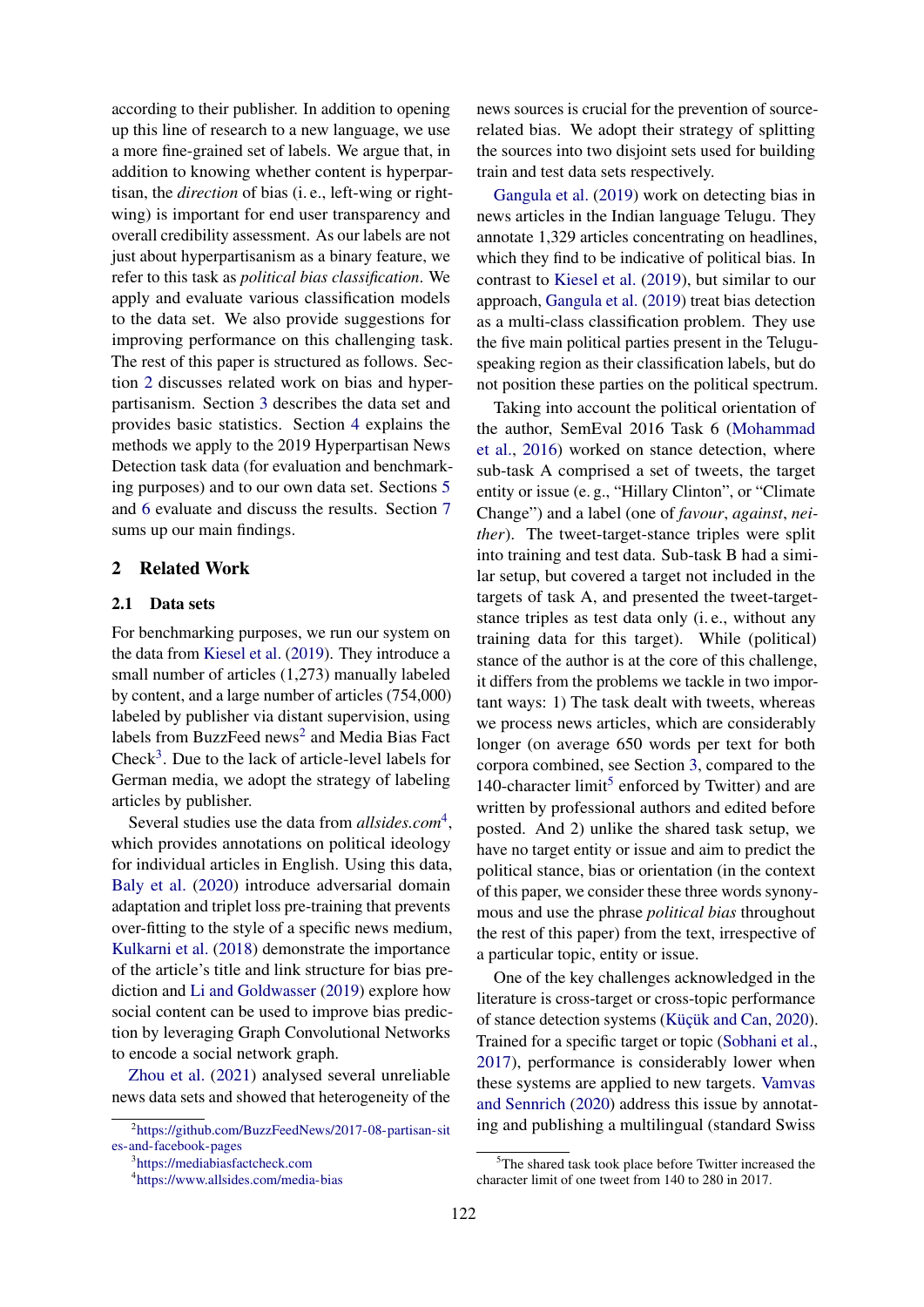German, French, Italian) stance detection corpus that covers a considerably higher number of targets (over 150, compared to six in [Mohammad et al.,](#page-9-3) [2016\)](#page-9-3). [Vamvas and Sennrich](#page-10-12) [\(2020\)](#page-10-12) work with comments, which are longer than tweets (on average 26 words), but still shorter than our news articles. Similar to [Mohammad et al.](#page-9-3) [\(2016\)](#page-9-3) but unlike our approach, the data is annotated for stance toward a particular target.

Earlier work on political stance is represented by [Thomas et al.](#page-10-13) [\(2006\)](#page-10-13), who work on a corpus of US congressional debates, which is labeled for stance with regard to a particular issue (i. e., a proposed legislation) and which uses binary labels for supporting or opposing the proposed legislation. From this, political bias could potentially be deduced, if information on the party of the person that proposed the legislation is available. However, first of all this correlation is not necessarily present, and second, it results in a binary (republican vs. democratic) labeling scheme, whereas we use a larger set of labels covering the political spectrum from left-wing to right-wing (see Section [3\)](#page-2-0).

A comprehensive review of media bias in news articles, especially attempting to cover insights from social sciences (representing a more theoretical, rational approach) and computer science (representing a more practical, empiricist approach), is provided by [Hamborg et al.](#page-8-12) [\(2018\)](#page-8-12). The authors observe a lack of inter-disciplinary work, and although our work is mainly empirical, we agree that using a more diverse range of corpora and languages is one way to move away from "too simplistic (models)" [\(Hamborg et al.,](#page-8-12) [2018,](#page-8-12) p. 410) that are currently in use. In this respect, we would like to stress that, unlike [Kulkarni et al.](#page-9-7) [\(2018\)](#page-9-7); [Baly](#page-8-10) [et al.](#page-8-10) [\(2020\)](#page-8-10); [Li and Goldwasser](#page-9-8) [\(2019\)](#page-9-8), who all either work on or contribute data sets (or both) to political bias classification in English, we strongly believe that a sub-discipline dealing with bias detection benefits especially from a wide range of different data sets, ideally from as many different languages and cultural backgrounds as possible. We contribute to this cause by publishing and working with a German data set.

#### 2.2 Models

With regard to the system architecture, [Bießmann](#page-8-13) [\(2016\)](#page-8-13) use similar techniques as we do (bag-ofwords and a Logistic Regression classifier, though we do not use these two in combination), but work

on the domain of German parliament speeches, attempting to predict the speaker's affiliation based on their speech. [Iyyer et al.](#page-9-10) [\(2014\)](#page-9-10) use a bag-ofwords and Logistic Regression system as well, but improve over this with a Recursive Neural Network setup, working on the Convote data set [\(Thomas](#page-10-13) [et al.,](#page-10-13) [2006\)](#page-10-13) and the Ideological Book Corpus<sup>[6](#page-2-1)</sup>. [Hamborg et al.](#page-8-14) [\(2020\)](#page-8-14) use BERT for sentiment analysis after finding Named Entities first, in order to find descriptions of entities that suggest either a left-wing or a right-wing bias (e. g., using either "freedom fighters" or "terrorists" to denote the same target entity or group). [Salminen et al.](#page-10-14) [\(2020\)](#page-10-14) work on hate speech classification. We adopt their idea of evaluating several methods (features and models, see Sections [4.1](#page-4-1) and [4.2\)](#page-5-2) on the same data and also adopt their strategy of integrating BERT representations with different classification algorithms.

# <span id="page-2-0"></span>3 Data Collection and Processing

We obtain our German data through two different crawling processes, described in Sections [3.1](#page-2-2) and [3.2,](#page-3-0) which also explain how we assign labels that reflect the political bias of the crawled, German news articles. Since the 2019 shared task data which we use for benchmarking purposes is downloaded and used as is, we refer to [Kiesel et al.](#page-9-4) [\(2019\)](#page-9-4) for more information on this data set.

#### <span id="page-2-2"></span>3.1 News-Streaming Data

This work on political bias classification is carried out in the context of a project on content curation [\(Rehm et al.,](#page-9-11) [2020\)](#page-9-11).<sup>[7](#page-2-3)</sup> One of the project partners<sup>[8](#page-2-4)</sup> provided us with access to a news streaming service that delivers a cleaned and augmented stream of content from a wide range of media outlets, containing the text of the web page (without advertisements, HTML elements or other non-informative pieces of text) and various metadata, such as publisher, publication date, recognised named entities and sentiment value. We collected German news articles published between February 2020 and August 2020. Filtering these for publishers for which we have a label (Section [3.4\)](#page-3-1) resulted in 28,954 articles from 35 publishers. The average length of an article is 741 words, compared to 618 words for the 2019 Hyperpartisan News Detection shared task data (for the by-publisher data set).

<span id="page-2-3"></span><span id="page-2-1"></span><sup>6</sup> <https://people.cs.umass.edu/~miyyer/ibc/index.html> 7 <https://qurator.ai>

<span id="page-2-4"></span><sup>8</sup> <https://www.ubermetrics-technologies.com>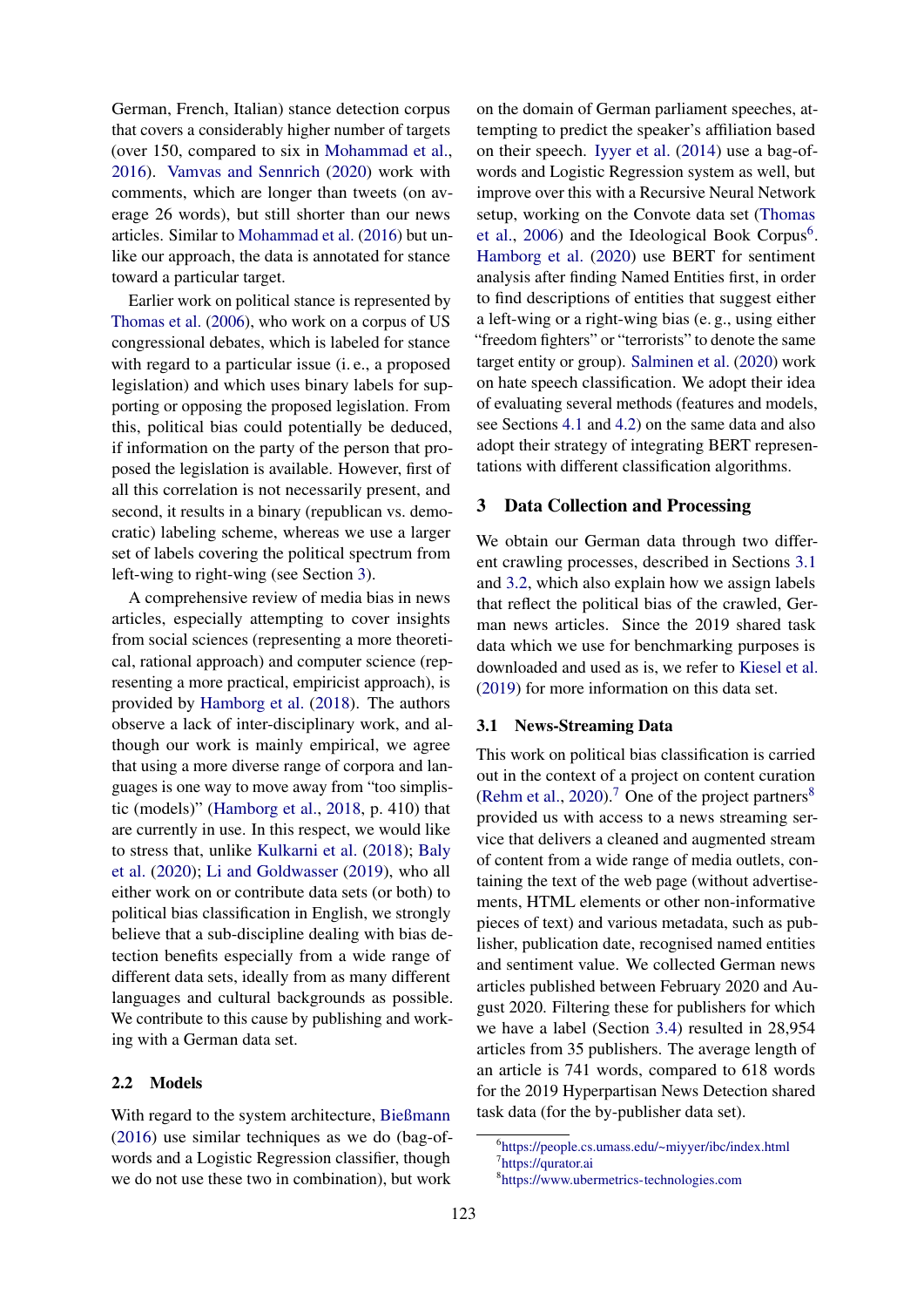<span id="page-3-5"></span>

| Data set    | Type                             | Far-left | Centre-left |        | Centre Centre-right Far-right General |       |        | Regional   Overall |              |
|-------------|----------------------------------|----------|-------------|--------|---------------------------------------|-------|--------|--------------------|--------------|
| Training    | Num. publishers<br>Num. articles | 1.146    | 11.958      | 11.714 | 15.624                                | 1.772 | 41,175 | 1.039              | 26<br>42,214 |
| <b>Test</b> | Num. publishers<br>Num. articles | 215      | 1.159       | 1.349  | 1.754                                 | 671   | 3,597  | 1.551              | 10<br>5,148  |

Table 1: Basic statistics of our data set.

## <span id="page-3-0"></span>3.2 Crawled Data

To further augment the data set described in Section [3.1,](#page-2-2) we used the open-source news crawler news-please<sup>[9](#page-3-2)</sup>. Given a root URL, the crawler extracts text from a website, together with metadata such as author name, title and publication date.

We used the 40 German news outlets for which we have bias labels (Section [3.4\)](#page-3-1) as root URLs to extract news articles. We applied regular expression patterns to skip sections of websites unlikely to contain indications of political bias<sup>[10](#page-3-3)</sup>. This resulted in over 60,000 articles from 15 different publishers.

#### 3.3 Data Cleaning

After collecting the data, we filtered and cleaned the two data sets. First, we removed duplicates in each collection. Because the two crawling methods start from different perspectives – with the first one collecting large volumes and filtering for particular publishers later, and the second one targeting these particular publishers right from the beginning – but overlap temporally, we also checked for duplicates in the two collections. While we found no exact duplicates (probably due to differences in the implementation of the crawlers), we checked articles with identical headlines and manually examined the text, to find irrelevant crawling output.

Second, we removed non-news articles (e. g., personal pages of authors, pages related to legal or contact information, or lists of headlines). This step was mostly based on article headlines and URLs. Because the vast majority of data collected was published after 2018, we filtered out all texts published earlier, fearing too severe data sparsity issues with the older articles. Due to the low number of articles, a model may associate particular events that happened before 2018 with a specific label only because this was the only available label for articles covering that specific event.

Finally, we inspected our collection trying to detect and delete pieces of texts that are not part of the articles (such as imprints, advertisements or subscription requests). This process was based on keyword search, after which particular articles or sections of articles were removed manually.

This procedure resulted in 26,235 articles from 34 publishers and 21,127 articles from 15 pub-lishers<sup>[11](#page-3-4)</sup> in our two collections respectively. We combined these collections, resulting in a set of 47,362 articles from 34 different publishers. For our experiments on this data, we created a 90-10 training-test data split. Because initial experiments showed that models quickly over-fit on publisher identity (through section names, stylistic features or other implicit identity-related information left after cleaning), we ensured that none of the publishers in the test set appear in the training data. Due to the low number of publishers for certain classes, this requirement could not be met in combination with 10-fold cross-validation, which is why we refrain from 10-fold cross-validation and use a single, static training and test data split (see Table [1\)](#page-3-5).

#### <span id="page-3-1"></span>3.4 Label Assignment

To assign political bias labels to our news articles, we follow the semi-supervised strategy of [Kiesel](#page-9-4) [et al.](#page-9-4) [\(2019\)](#page-9-4), who use the identity of the publisher to label (the largest part of) their data set. The values for our labels are based on a survey carried out by Medienkompass.org, in which subjects were asked to rate 40 different German media outlets on a scale of partiality and quality. For partiality, a range from 1 to 7 was used with the following labels: *1 – left-wing extremism (fake news and conspiracy theories)*, *2 – left-wing mission (questionable journalistic values)*, *3 – tendentiously left*, *4 – minimal partisan tendency*, *5 – tendentiously right*, *6 – right-wing mission (questionable journalistic values)*, *7 – right-wing extremism (fake news and conspiracy theories)*. For quality, a range from 1 to

<span id="page-3-3"></span><span id="page-3-2"></span><sup>9</sup> <https://github.com/fhamborg/news-please>

 $10$ For some websites, the URL was indicative of the category, like domain.com/politics/ or domain.com/sports/. These are filtered out through regular expressions.

<span id="page-3-4"></span> $11$  For 25 out of the 40 root URLs, we have been unable to extract anything using the news-please crawler.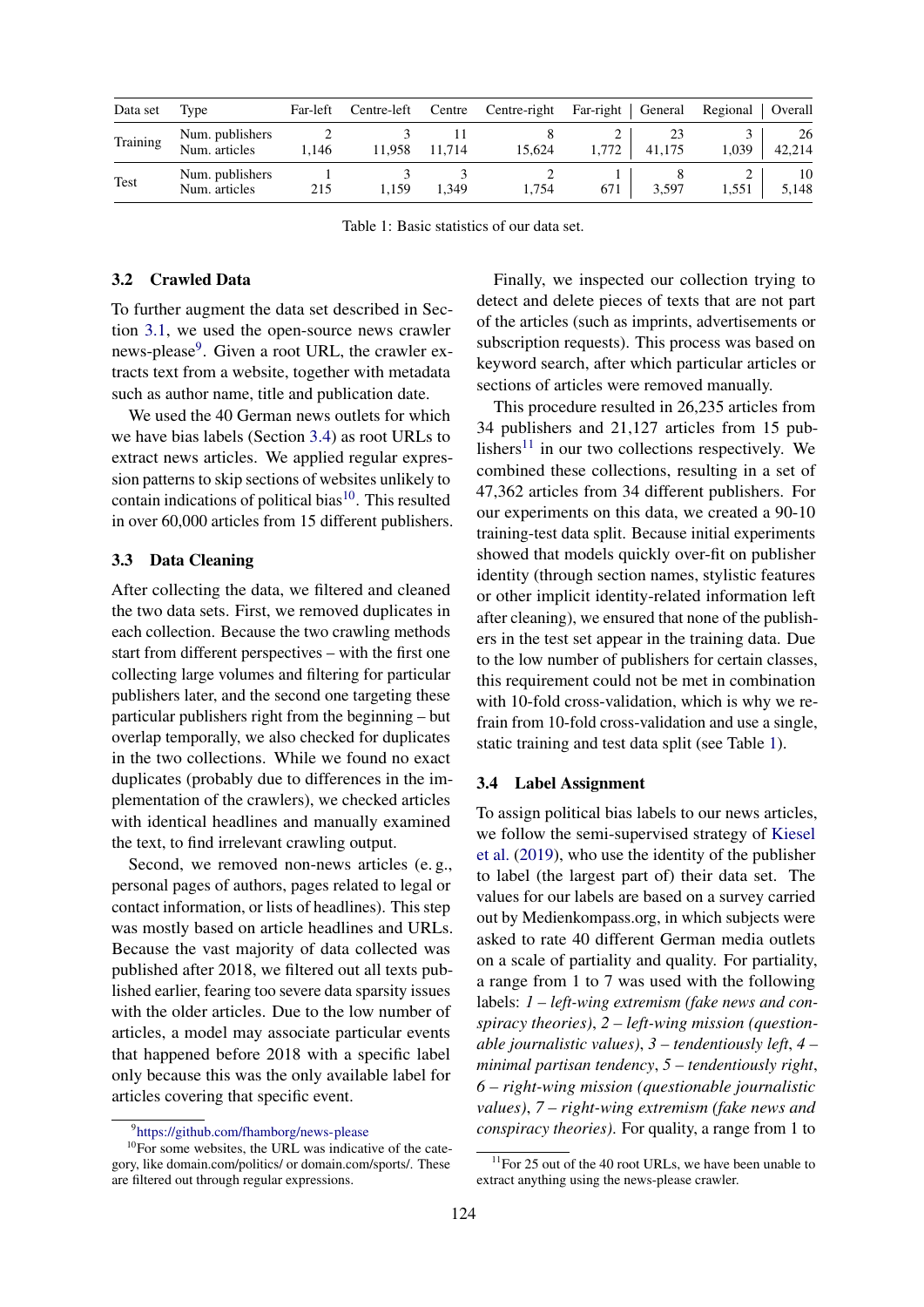5 was used: *1 – click bait*, *2 – basic information*, *3 – meets high standards*, *4 – analytical*, *5 – complex*.

A total of 1,065 respondents positioned these 40 news outlets between (an averaged) 2.1 (indymedia) and 5.9 (Compact) for partiality, and between 1.3 (BILD) and 3.5 (Die Zeit, Deutschlandfunk) for quality. We used the result of this survey, available online<sup>[12](#page-4-2)</sup>, to filter and annotate our news articles for political bias based on their publisher. In this paper we use the bias labels for classification and leave quality classification for further research.

Because 60-way classification for partiality (1 to 7 with decimals coming from averaging respondents' answers) results in very sparsely populated (or even empty) classes for many labels, and even rounding off to the nearest natural number (i. e., 7 way classification) leads to some empty classes, we converted the 7-point scale to a 5-point scale, using the following boundaries:  $1-2.5$  – far-left,  $2.5-3.5$  – centre-left,  $3.5-4.5$  – centre,  $4.5-5.5$  – centre-right, 5.5-7 – far-right. We favoured this equal distribution over the scale of the survey over class size balance (there are more far-right articles than farleft articles, for example). The distribution of our data over this 5-point scale is shown in Table [1.](#page-3-5)

## 3.5 Topic Detection

To get an overview of the topics and domains covered in the data set, we applied a topic detection model, which was trained on a multilingual data set for stance detection [\(Vamvas and Sennrich,](#page-10-12) [2020\)](#page-10-12) where, in addition to stance, items are classified as belonging to one of 12 different news topics. We trained a multinomial Naive Bayes model on the BOW representation of all German items (just under 50k in total) in this multilingual data set, achieving an accuracy of 79% and a macro-averaged  $F_1$ score of 78. We applied this model to our own data set. The results are shown in Table [2.](#page-4-3) Note that this is just to provide an impression of the distribution and variance of topics. [Vamvas and Sennrich](#page-10-12) [\(2020\)](#page-10-12) work on question-answer/comment pairs, and the extent to which a topic detection model trained on such answers or comments is eligible for transfer to pure news articles is a question we leave for future work.

Since the majority of articles was published in 2020, a year massively impacted by the COVID-19 pandemic, we applied simple keyword-based heuristics, resulting in the estimate that approxi-

<span id="page-4-3"></span>

| Topic                        | Training set | Test set |
|------------------------------|--------------|----------|
| Digitisation                 | 53           | 6        |
| Economy                      | 4,843        | 628      |
| Education                    | 1,379        | 126      |
| Finances                     | 1,309        | 79       |
| Foreign Policy               | 8,638        | 969      |
| Healthcare                   | 925          | 79       |
| Immigration                  | 3,881        | 455      |
| Infrastructure & Environment | 3,132        | 473      |
| <b>Political System</b>      | 5,087        | 563      |
| Security                     | 7,175        | 883      |
| Society                      | 4,077        | 709      |
| Welfare                      | 1,715        | 178      |
| About COVID-19               | 16,994       | 2,414    |
| Not about COVID-19           | 25.220       | 2.734    |

Table 2: Predicted topics of the articles

mately 40% of all articles are about COVID-19, as illustrated in the bottom rows of Table [2.](#page-4-3)

We publish the data set as a list of URLs and corresponding labels. Due to copyright issues, we are unable to make available the full texts.

# <span id="page-4-0"></span>4 Methodology

In this section we describe the different (feature) representations of the data we use to train different classification models on as well as our attempts to alleviate the class imbalance problem (Table [1\)](#page-3-5).

## <span id="page-4-1"></span>4.1 Features

Bag-Of-Words Bag-of-Words (BOW) represents the text sequence as a vector of  $|V|$  features with *V* being the vocabulary size. Each feature value contains the frequency of the word associated with the position in the vector in the input text. The vocabulary is based on the training data.

TF-IDF Term-Frequency times Inverse-Document-Frequency (TF-IDF) differs from BOW in that it takes into account the frequency of terms in the entire corpus (the training data, in our case). In addition to its popularity in all kinds of IR and NLP tasks, TF-IDF has recently been used in hate speech detection tasks [\(Salminen et al.,](#page-10-15) [2019\)](#page-10-15).

BERT Since its introduction, BERT [\(Devlin](#page-8-15) [et al.,](#page-8-15) [2019\)](#page-8-15), has been used in many NLP tasks. We use the German BERT base model from the Hug-ging Face Transformers library<sup>[13](#page-4-4)</sup>. We adopt the fine-tuning strategy from [\(Salminen et al.,](#page-10-14) [2020\)](#page-10-14): first, we fine-tune the BertForSequenceClassification model, consisting of BERT's model and a linear softmax activation layer. After training, we

<span id="page-4-2"></span><sup>12</sup><https://medienkompass.org/deutsche-medienlandschaft/>

<span id="page-4-4"></span><sup>13</sup><https://huggingface.co/bert-base-german-cased>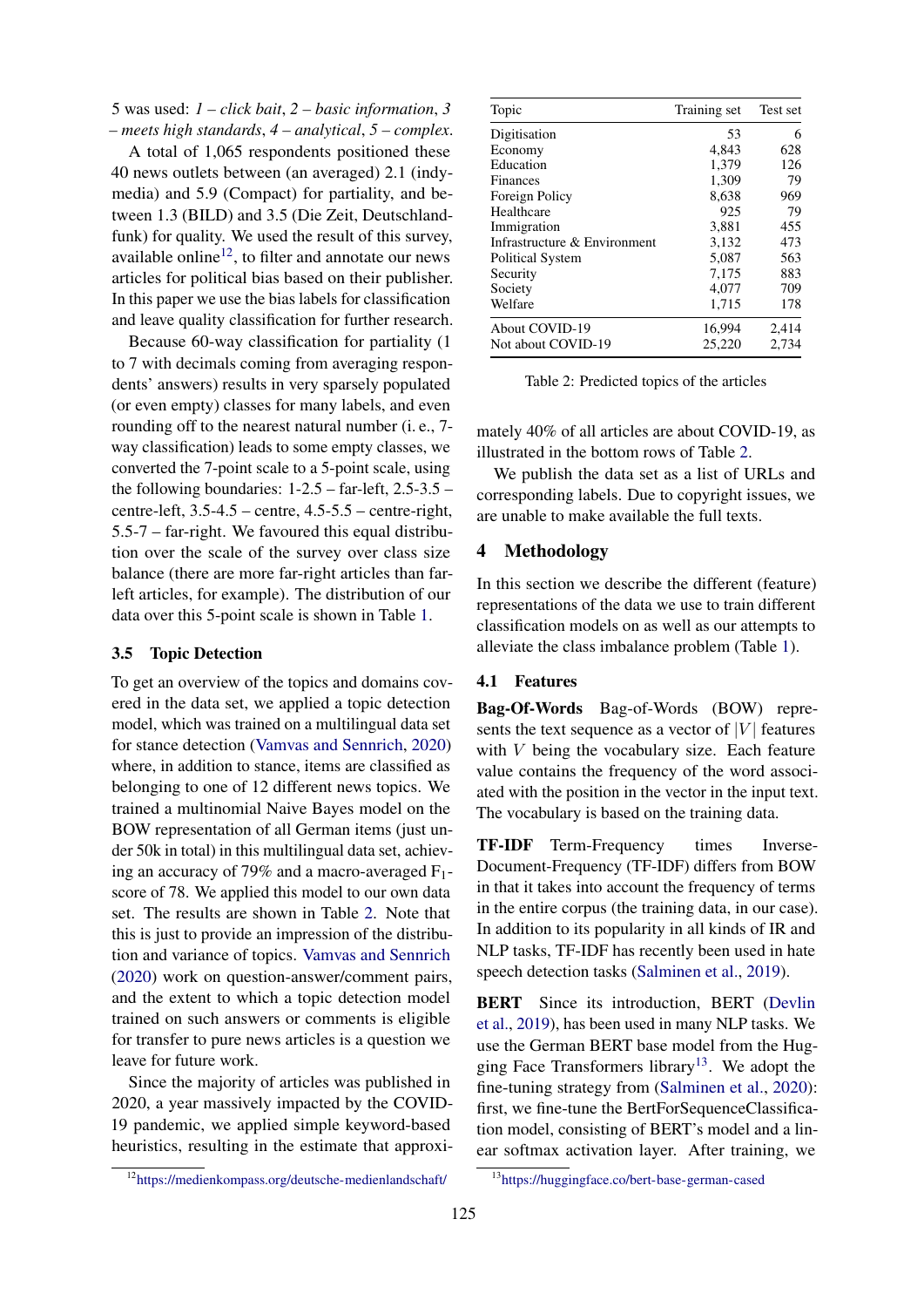drop the softmax activation layer and use BERT's hidden state as the feature vector, which we then use as input for different classification algorithms.

## <span id="page-5-2"></span>4.2 Models

Logistic Regression We use logistic regression as our first and relatively straightforward method, motivated by its popularity for text classification. We add L2 regularization to the cross-Entropy loss and optimize it using Stochastic Average Gradient (SAGA) [\(Defazio et al.,](#page-8-16) [2014\)](#page-8-16).

Naive Bayes Equally popular in text classification, Naive Bayes is based on the conditional independence assumption. We model BOW and TF-IDF features as random variables distributed according to the multinomial distribution with Lidstone smoothing. BERT features are modeled as Gaussian random variables.

Random Forest Random Forest is an ensemble algorithm using decision tree models. The random selection of features and instances allows reduction of the model's variance and co-adaptation of the models. To handle class imbalance we use the Weighted Random Forest method [\(Chen and](#page-8-17) [Breiman,](#page-8-17) [2004\)](#page-8-17). This changes the weights assigned to each class when calculating the impurity score at the split point, penalises mis-classification of the minority classes and reduces the majority bias.

EasyEnsemble EasyEnsemble is another ensemble method targeting the class imbalance problem [\(Liu et al.,](#page-9-12) [2009\)](#page-9-12). It creates balanced training samples by taking all examples from the minority class and randomly selecting examples from the majority class, after which AdaBoost [\(Schapire,](#page-10-16) [1999\)](#page-10-16) is applied to the re-sampled data.

# <span id="page-5-0"></span>5 Evaluation

## 5.1 Hyperpartisan News Detection Data

For benchmarking purposes, we first apply our models to the 2019 Hyperpartisan News Detection task. This data set uses binary labels as opposed to our 5-point scale. Since the 2019 shared task used TIRA [\(Potthast et al.,](#page-9-13) [2019\)](#page-9-13), the organisers requested submission of functioning code and ran the evaluation on a dedicated machine to which the shared task participants did not have access. The test set used in the shared task was *not* published and even after submission deadline has not been made publicly available. As a consequence, we

use the validation set to produce our scores on the data. This renders a direct comparison impossible. To provide an estimate of our performance, we include Table [3,](#page-6-0) which lists the top 3 systems participating in the task. As illustrated by the row TF-IDF+Naive Bayes (our best-performing setup on this data set), we achieve a considerably lower accuracy score, but a comparable macro  $F_1$ -score. The performance of the other setups is shown in Table [3.](#page-6-0) BERT+Logistic Regression scored just slightly worse than TF-IDF+Naive Bayes, with a precision score that is one point lower.

#### 5.2 German Data Set

We apply the models to our own data. The results are shown in Table [5](#page-6-1) for accuracy and in Table [6](#page-6-2) for macro-averaged  $F_1$ -score. The per-class performance is shown in Table [7,](#page-6-3) which, in addition, contains performance when binarising our labels (the last three rows) to compare this to the 2019 shared task data and to provide an idea of the difference in performance when using more fine-grained labels. We assume articles with the labels Far-left and Far-right to be hyperpartisan, and label all other articles as non-hyperpartisan. The accuracy for binary classification (not listed in Table [7\)](#page-6-3) was 86%, compared to 43% (Naive Bayes+BOW in Table [5\)](#page-6-1) for 5-class classification.

From the results we can conclude the following. First, class imbalance poses a serious problem, though some setups suffer from this more than others. Linear Regression, on all different features, performed poorly on the Far-left articles. We assume this is due to the small number of Far-left articles (215 in the test set, 1,146 in the training set) and publishers (one in the test set, two in the training set). Despite the high degree of class imbalance, the EasyEnsemble method, designed to target this problem particularly, does not outperform the others with any of the different feature sets. Second, BERT features scored surprisingly low with all classification models. Overall, we can conclude that the two best-performing setups that show both high accuracy and  $F_1$ -score are BOW+Naive Bayes and TF-IDF+Random Forest features. Table [7](#page-6-3) includes the scores for TF-IDF+Random Forest, our best-performing setup.

# <span id="page-5-1"></span>6 Discussion

In many NLP tasks, the strategy of using BERT as a language model that is fine-tuned to a specific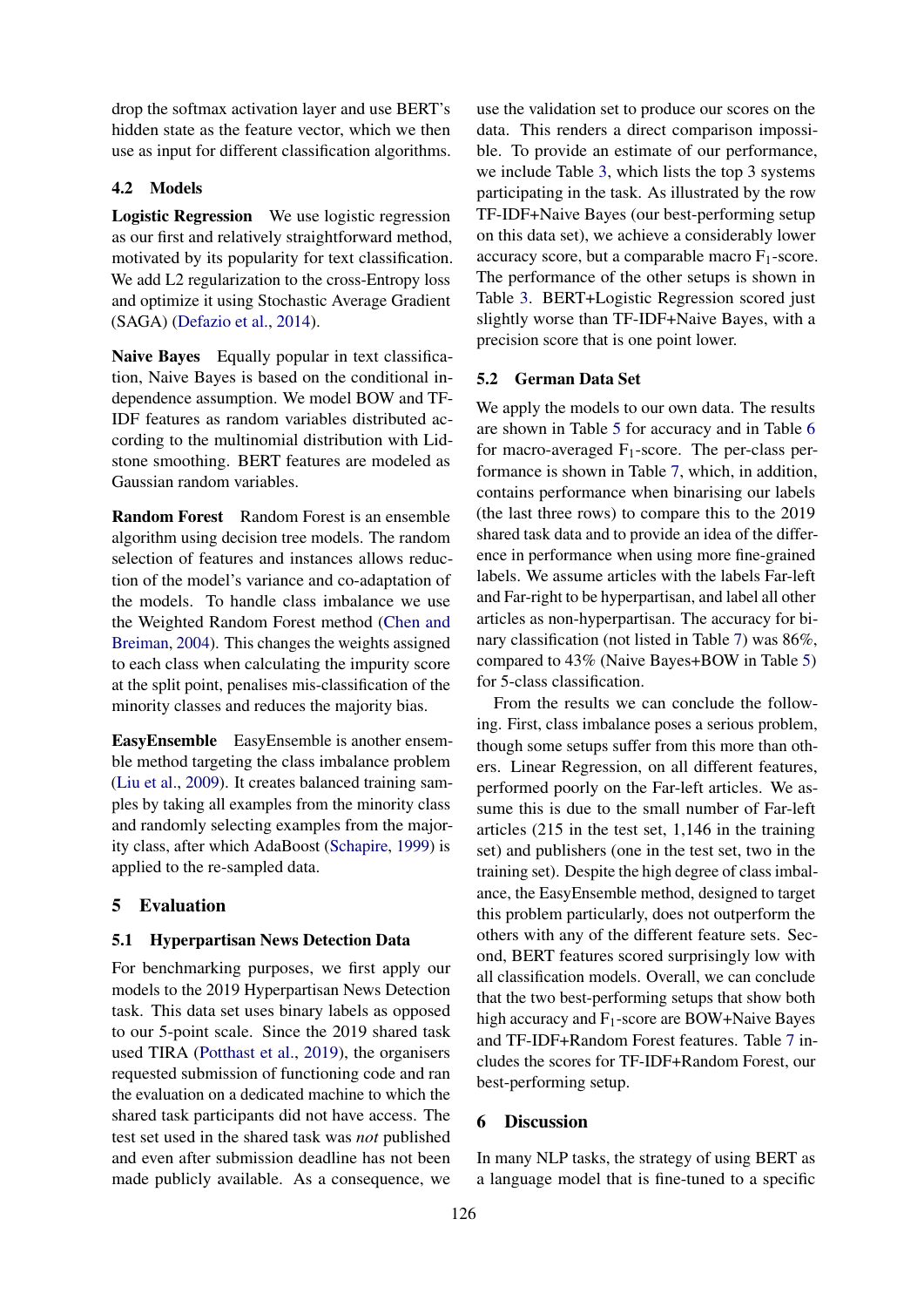<span id="page-6-0"></span>

| Team                               | Rank  | Accuracy | Precision | Recall | $F_1$ |
|------------------------------------|-------|----------|-----------|--------|-------|
| tintin                             |       | 0.70     | 0.74      | 0.63   | 0.68  |
| joseph-rouletabille                |       | 0.68     | 0.64      | 0.83   | 0.72  |
| brenda-starr                       |       | 0.66     | 0.63      | 0.81   | 0.71  |
| <b>TF-IDF + Naive Baves (ours)</b> | n. a. | 0.58     | 0.55      | 0.84   | 0.67  |

<span id="page-6-4"></span>Table 3: Our best performing setup (TF-IDF + Naive Bayes) on the 2019 Hyperpartisan News Detection validation set compared to the top 3 systems of the 2019 Hyperpartisan News Detection task on the by-publisher test set.

| Model                               | Accuracy | Precision | Recall | ${\rm F}_1$ |
|-------------------------------------|----------|-----------|--------|-------------|
| BOW + Random Forest                 | 0.51     | 0.51      | 0.59   | 0.55        |
| <b>BOW</b> + Naive Bayes            | 0.57     | 0.54      | 0.81   | 0.65        |
| TF-IDF + Random Forest              | 0.52     | 0.51      | 0.59   | 0.55        |
| TF-IDF + Naive Bayes                | 0.58     | 0.55      | 0.85   | 0.67        |
| BERT + Logistic Regression          | 0.58     | 0.55      | 0.84   | 0.66        |
| BERT + Logistic Regression $(10\%)$ | 0.56     | 0.54      | 0.85   | 0.66        |

Table 4: Results of our setups on the 2019 Hyperpartisan News Detection task (by-publisher validation set).

<span id="page-6-1"></span>

| Model                | <b>BOW</b> | <b>TF-IDF</b> | <b>BERT</b> |
|----------------------|------------|---------------|-------------|
| Logistic Regression  | 0.4289     | 0.4472        | 0.4202      |
| Naive Bayes          | 0.4304     | 0.4021        | 0.4188      |
| <b>Random Forest</b> | 0.3980     | 0.4258        | 0.4320      |
| EasyEnsemble         | 0.3811     | 0.3798        | 0.3646      |

Table 5: Accuracy for different features and classification methods

<span id="page-6-2"></span>

| Model                | <b>BOW</b> | <b>TF-IDF</b> | <b>BERT</b> |
|----------------------|------------|---------------|-------------|
| Logistic Regression  | 0.3132     | 0.2621        | 0.3389      |
| Naive Bayes          | 0.4243     | 0.2234        | 0.3637      |
| <b>Random Forest</b> | 0.4007     | 0.4303        | 0.3836      |
| EasyEnsemble         | 0.4197     | 0.4070        | 0.3432      |

Table 6: Macro-averaged  $F_1$ -measure for different features and classification methods

task, has recently been shown to exhibit significant improvements over previously used methods and models, such as Naive Bayes and Random Forest. To determine why our BERT-based setups did not outperform the others, we investigated the impact of training data volume. We trained the BERT+Logistic Regression setup on only 10% of the original training data of the 2019 setup explained earlier and evaluated it on the same test setup (i. e., the validation set in the 2019 shared task). As illustrated by the last row in Table [4,](#page-6-4) the accuracy dropped by only  $2\%$  and  $F_1$ -score remained the same, suggesting that data volume has relatively little impact.

To further analyse our results, we examined the attention scores of the first BERT layer and selected the ten tokens BERT paid most attention to for ev-

<span id="page-6-3"></span>

| Class             | Precision | Recall | ${\rm F}_1$ | Support |
|-------------------|-----------|--------|-------------|---------|
| Far-left          | 0.59      | 0.40   | 0.48        | 215     |
| Centre-left       | 0.34      | 0.38   | 0.36        | 1.159   |
| Centre            | 0.31      | 0.23   | 0.27        | 1,349   |
| Centre-right      | 0.51      | 0.55   | 0.53        | 1,754   |
| Far-right         | 0.46      | 0.58   | 0.51        | 671     |
| Total             | 0.44      | 0.43   | 0.43        | 5,148   |
| Hyperpartisan     | 0.56      | 0.81   | 0.66        | 886     |
| Non-hyperpartisan | 0.96      | 0.87   | 0.87        | 4262    |
| <b>Total</b>      | 0.76      | 0.84   | 0.79        | 5,148   |

|                 |  |  |  | Table 7: Experimental results for TF-IDF+Random        |  |
|-----------------|--|--|--|--------------------------------------------------------|--|
|                 |  |  |  | Forest, per class for political bias and hyperpartisan |  |
| classification. |  |  |  |                                                        |  |

ery article. We then combined adjacent tokens and finished non-complete words (with their most likely candidate) to determine the key phrases of the text that the model used for classification. We repeated this procedure on all hyperpartisan articles (i. e., Far-left and Far-right) and derived a list of words and phrases that the model paid most attention to. The result is shown in Table [8.](#page-7-1)

The question whether or not attention can be used for explaining a model's prediction is still under discussion [\(Jain and Wallace,](#page-9-14) [2019;](#page-9-14) [Wiegreffe](#page-10-17) [and Pinter,](#page-10-17) [2019\)](#page-10-17). Note that with Table [8,](#page-7-1) we attempt to gain insight into how words are used to construct BERT embeddings, and not necessarily which words are used for prediction.

The lists of words show that the majority of words for the Far-left classification are neither exclusively nor mainly used by left-wing news media in general, e. g., *wirkt* (works), *seither* (since) or *Geliebte* (beloved, lover). An exception is *antisemi-*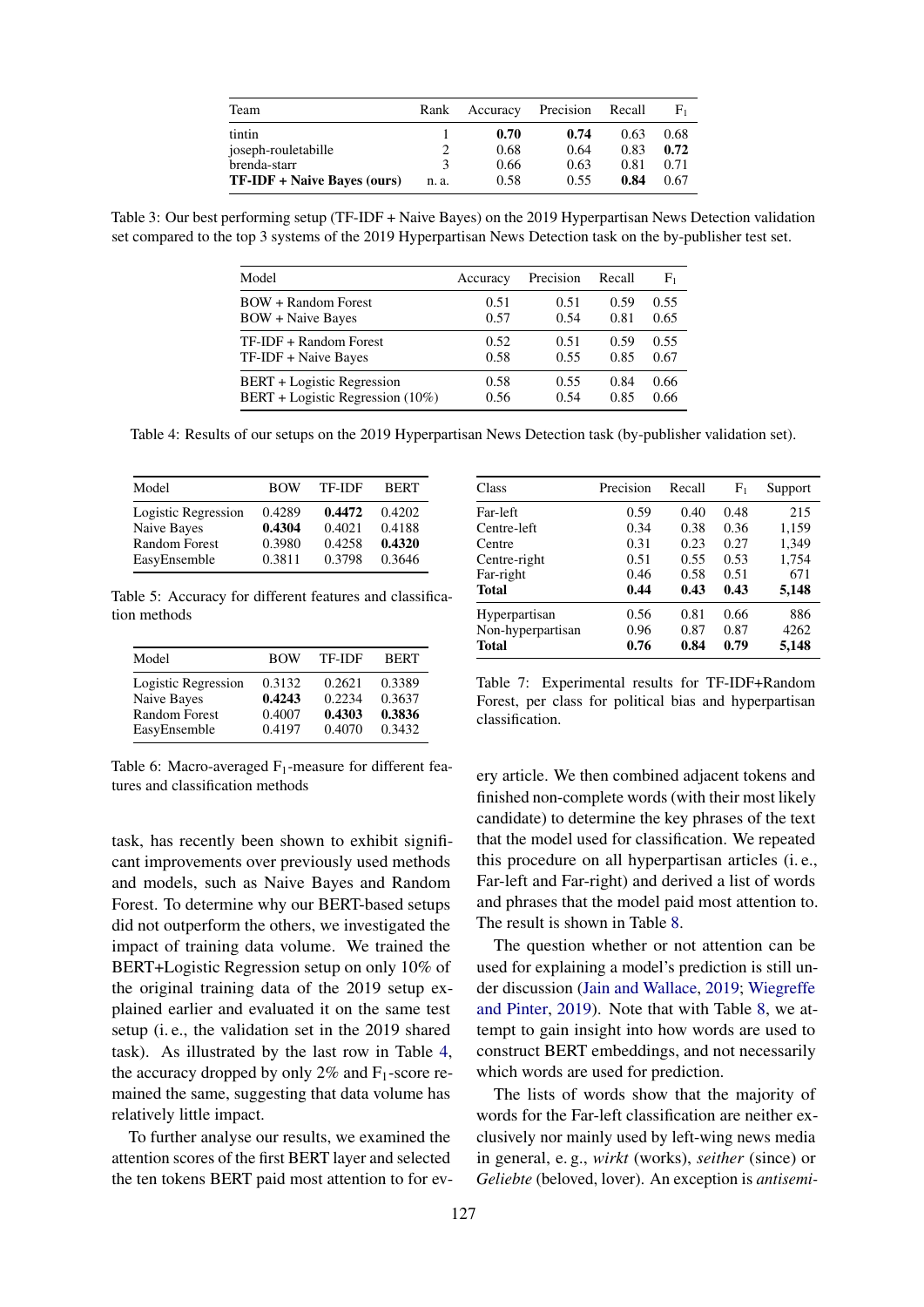<span id="page-7-1"></span>

| Far-left         | Far-right                  |
|------------------|----------------------------|
| wirkt            | Checklisten                |
| neunziger        | Willkommenskultur          |
| Hungernden       | Wohlverhaltensvorschriften |
| antisemitische   | Alltagsgebrauch            |
| Seither          | Tichys [Einblick]          |
| Geliebte         | Witz                       |
| Plausch          | <i>Islam</i>               |
| biologistischen  | Gutmenschen                |
| <b>Sahelzone</b> | korrekte                   |
| undurchsichtige  | Diversity                  |

Table 8: The top ten words most indicative of Far-left or Far-right content according to BERT's attention scores.

*tische* (anti-semitic), with anti-semitism in society being a common topic in left-wing media. Other highlighted words are likely to be related to the topic of refugee migration and its causes, such as *Hungernden* (hungry people) and *Sahelzone* (Sahel), an area known for its conflicts and current societal challenges. In contrast to the words we identified for the Far-left, we found most of the words we identified for the Far-right to be more descriptive of this side of the political spectrum. Nearly all words listed under Far-right in Table [8](#page-7-1) are typically either used sarcastically or in a highly critical manner in typical right-wing media outlets. For example, *Willkommenskultur* (welcoming culture) is a German compound describing a welcoming and positive attitude towards immigrants, which is often mocked and criticised by the far right. Another example is *Gutmensch* (of which *Gutmenschen* is the plural), a term mainly used by the right as an ironic or contemptuous denigration of individuals or groups that strive to be 'politically correct'. Another word in the right column of Table [8](#page-7-1) is *Tichys*, referring to the blog and print magazine *Tichys Einblick*. This news magazine calls itself a platform for authors of the liberal and conservative spectrum but is considered by some observers to be a highly controversial right-wing magazine with neo-liberal tendencies.<sup>[14](#page-7-2)</sup> Since we made sure that the training data publishers and test data publishers are disjoint sets, this cannot be a case of publisher identity still being present in the text and the model over-fitting to this. Upon closer investigation, we found<sup>[15](#page-7-3)</sup> that indeed, many other publishers refer to *Tichy's Einblick*, and these were predominantly publishers with the Far-right label.

Generally, entries in Table [8](#page-7-1) (for both the Far-left and Far-right columns) in italics are those we consider indicative of their particular position on the political spectrum. Some words on the right side are in themselves neutral but often used by rightwing media with a negative connotation, which is why we italicised them, too (e. g., *Islam*, *Diversity*).

# <span id="page-7-0"></span>7 Conclusion and Future Work

We present a collection of German news articles labeled for political bias in a semi-supervised way, by exploiting the results of a survey on the political affiliation of a list of prominent German news outlets.[16](#page-7-4) This data set extends on earlier work on political bias classification by including a more fine-grained set of labels, and by allowing for research on political bias in German articles. We propose various classification setups that we evaluate on existing data for benchmarking purposes, and then apply to our own data set. Our results show that political bias classification is very challenging, especially when assuming a non-binary set of labels. When using a more fine-grained label set, we demonstrate that performance drops by 36 points in accuracy, from 79 in the binary case to 43 in the more fine-grained setup.

Political orientation plays a role in the detection of hate speech and online abuse (along with other dimensions, such as gender and race). By making available more data sets, in different languages, and using as many different publishers as possible (our results validate earlier findings that models quickly over-fit to particular publisher identity features), we contribute to uncovering and making transparent political bias of online content, which in turn contributes to the cause of detecting hate speech and abusive language [\(Bourgonje et al.,](#page-8-18) [2018\)](#page-8-18).

While labeling articles by publisher has the obvious advantage of producing a larger number of labeled instances more quickly, critical investigation and large-scale labeling of individual articles must be an important direction of future work.

## Acknowledgments

This work has received funding from the German Federal Ministry of Education and Research (BMBF) through the projects QURATOR (no. 03WKDA1A, [https://qurator.ai\)](https://qurator.ai) and PAN-QURA (no. 03COV03E).

<span id="page-7-2"></span><sup>&</sup>lt;sup>14</sup>[https://www.politico.eu/article/new-conservative-magaz](https://www.politico.eu/article/new-conservative-magazine-takes-on-angela-merkel-and-the-media-roland-tichy-tichys-einblick/) [ine-takes-on-angela-merkel-and-the-media-roland-tichy-ti](https://www.politico.eu/article/new-conservative-magazine-takes-on-angela-merkel-and-the-media-roland-tichy-tichys-einblick/) [chys-einblick/](https://www.politico.eu/article/new-conservative-magazine-takes-on-angela-merkel-and-the-media-roland-tichy-tichys-einblick/) (last visited: March 21, 2021).

<span id="page-7-3"></span><sup>&</sup>lt;sup>15</sup>Through simple string search on "Tichy" in the articles.

<span id="page-7-4"></span><sup>&</sup>lt;sup>16</sup>The URLs of the documents in our data set and the labels can be found at [https://github.com/axenov/politik-news.](https://github.com/axenov/politik-news)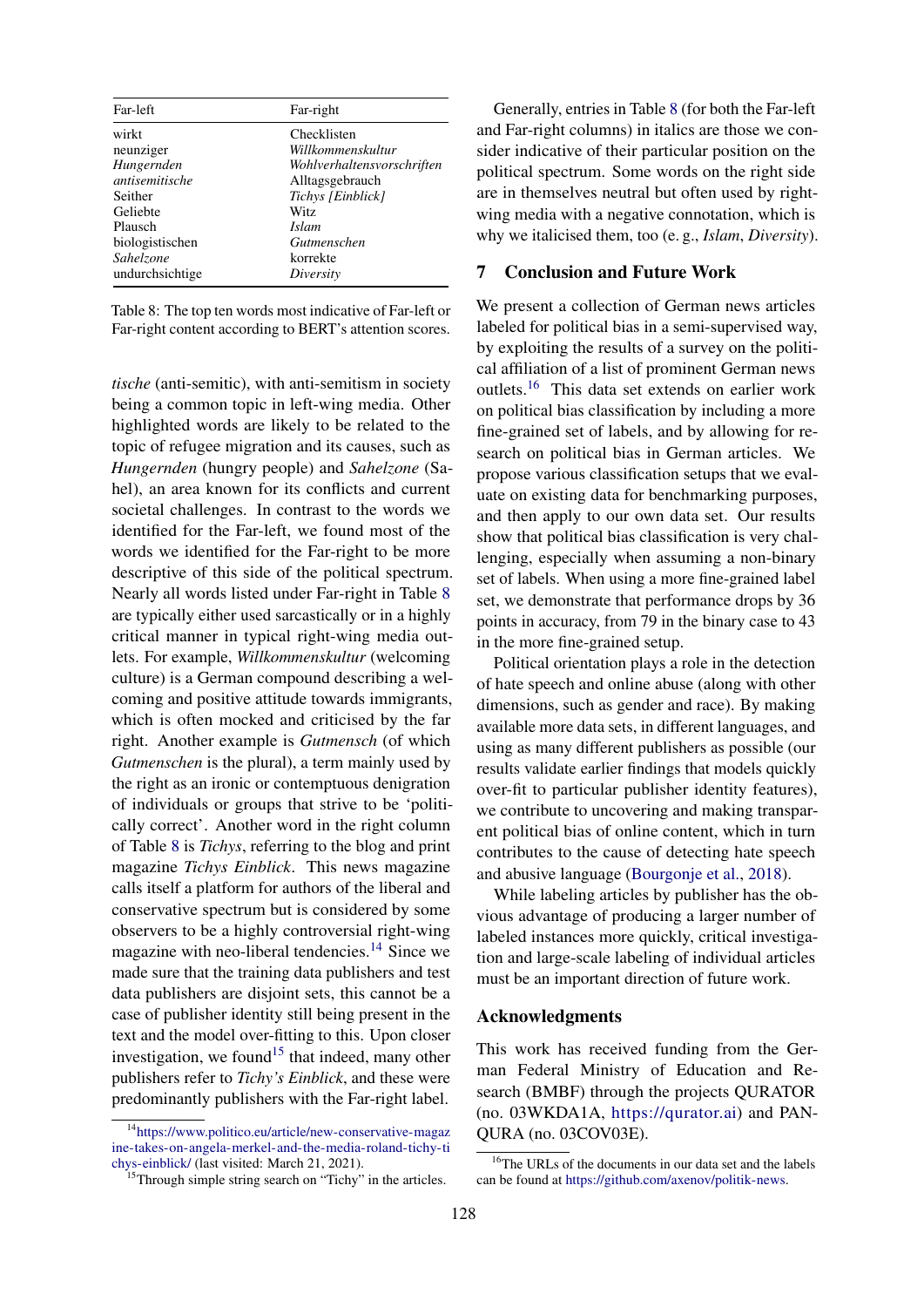## References

- <span id="page-8-6"></span>Seyi Akiwowo, Bertie Vidgen, Vinodkumar Prabhakaran, and Zeerak Waseem, editors. 2020. *[Pro](https://www.aclweb.org/anthology/2020.alw-1.0)[ceedings of the Fourth Workshop on Online Abuse](https://www.aclweb.org/anthology/2020.alw-1.0) [and Harms](https://www.aclweb.org/anthology/2020.alw-1.0)*. Association for Computational Linguistics, Online.
- <span id="page-8-10"></span>Ramy Baly, Giovanni Da San Martino, James Glass, and Preslav Nakov. 2020. [We can detect your bias:](https://doi.org/10.18653/v1/2020.emnlp-main.404) [Predicting the political ideology of news articles.](https://doi.org/10.18653/v1/2020.emnlp-main.404) In *Proceedings of the 2020 Conference on Empirical Methods in Natural Language Processing (EMNLP)*, pages 4982–4991, Online. Association for Computational Linguistics.
- <span id="page-8-4"></span>Valerio Basile, Cristina Bosco, Elisabetta Fersini, Debora Nozza, Viviana Patti, Francisco Manuel Rangel Pardo, Paolo Rosso, and Manuela Sanguinetti. 2019. [SemEval-2019 task 5: Multilin](https://doi.org/10.18653/v1/S19-2007)[gual detection of hate speech against immigrants and](https://doi.org/10.18653/v1/S19-2007) [women in Twitter.](https://doi.org/10.18653/v1/S19-2007) In *Proceedings of the 13th International Workshop on Semantic Evaluation*, pages 54–63, Minneapolis, Minnesota, USA. Association for Computational Linguistics.
- <span id="page-8-13"></span>Felix Bießmann. 2016. [Automating political bias pre](http://arxiv.org/abs/1608.02195)[diction.](http://arxiv.org/abs/1608.02195) *CoRR*, abs/1608.02195.
- <span id="page-8-18"></span>Peter Bourgonje, Julián Moreno Schneider, and Georg Rehm. 2018. Automatic Classification of Abusive Language and Personal Attacks in Various Forms of Online Communication. In *Language Technologies for the Challenges of the Digital Age: 27th International Conference, GSCL 2017, Berlin, Germany, September 13-14, 2017, Proceedings*, number 10713 in Lecture Notes in Artificial Intelligence (LNAI), pages 180–191, Cham, Switzerland. Gesellschaft für Sprachtechnologie und Computerlinguistik e.V., Springer. 13/14 September 2017.
- <span id="page-8-8"></span>Sian Brooke. 2019. ["condescending, rude, assholes":](https://doi.org/10.18653/v1/W19-3519) [Framing gender and hostility on Stack Overflow.](https://doi.org/10.18653/v1/W19-3519) In *Proceedings of the Third Workshop on Abusive Language Online*, pages 172–180, Florence, Italy. Association for Computational Linguistics.
- <span id="page-8-17"></span>Chao Chen and Leo Breiman. 2004. Using random forest to learn imbalanced data. *University of California, Berkeley*.
- <span id="page-8-9"></span>Isobelle Clarke and Jack Grieve. 2017. [Dimensions of](https://doi.org/10.18653/v1/W17-3001) [abusive language on Twitter.](https://doi.org/10.18653/v1/W17-3001) In *Proceedings of the First Workshop on Abusive Language Online*, pages 1–10, Vancouver, BC, Canada. Association for Computational Linguistics.
- <span id="page-8-1"></span>Robert Dale. 2017. [NLP in a post-truth world.](https://doi.org/10.1017/S1351324917000018) *Natural Language Engineering*, 23(2):319–324.
- <span id="page-8-7"></span>Thomas Davidson, Debasmita Bhattacharya, and Ingmar Weber. 2019. [Racial bias in hate speech and](https://doi.org/10.18653/v1/W19-3504) [abusive language detection datasets.](https://doi.org/10.18653/v1/W19-3504) In *Proceedings of the Third Workshop on Abusive Language Online*, pages 25–35, Florence, Italy. Association for Computational Linguistics.
- <span id="page-8-16"></span>Aaron Defazio, Francis Bach, and Simon Lacoste-Julien. 2014. [Saga: A fast incremental gradient](http://arxiv.org/abs/1407.0202) [method with support for non-strongly convex com](http://arxiv.org/abs/1407.0202)[posite objectives.](http://arxiv.org/abs/1407.0202)
- <span id="page-8-0"></span>Leon Derczynski and Kalina Bontcheva. 2014. [Pheme:](http://ceur-ws.org/Vol-1181/pros2014_paper_05.pdf) [Veracity in digital social networks.](http://ceur-ws.org/Vol-1181/pros2014_paper_05.pdf) In *Posters, Demos, Late-breaking Results and Workshop Proceedings of the 22nd Conference on User Modeling, Adaptation, and Personalization co-located with the 22nd Conference on User Modeling, Adaptation, and Personalization (UMAP2014), Aalborg, Denmark, July 7-11, 2014*, volume 1181 of *CEUR Workshop Proceedings*. CEUR-WS.org.
- <span id="page-8-2"></span>Leon Derczynski, Kalina Bontcheva, Maria Liakata, Rob Procter, Geraldine Wong Sak Hoi, and Arkaitz Zubiaga. 2017. [SemEval-2017 task 8: RumourEval:](https://doi.org/10.18653/v1/S17-2006) [Determining rumour veracity and support for ru](https://doi.org/10.18653/v1/S17-2006)[mours.](https://doi.org/10.18653/v1/S17-2006) In *Proceedings of the 11th International Workshop on Semantic Evaluation (SemEval-2017)*, pages 69–76, Vancouver, Canada. Association for Computational Linguistics.
- <span id="page-8-15"></span>Jacob Devlin, Ming-Wei Chang, Kenton Lee, and Kristina Toutanova. 2019. [BERT: Pre-training of](https://doi.org/10.18653/v1/N19-1423) [deep bidirectional transformers for language under](https://doi.org/10.18653/v1/N19-1423)[standing.](https://doi.org/10.18653/v1/N19-1423) In *Proceedings of the 2019 Conference of the North American Chapter of the Association for Computational Linguistics: Human Language Technologies, Volume 1 (Long and Short Papers)*, pages 4171–4186, Minneapolis, Minnesota. Association for Computational Linguistics.
- <span id="page-8-5"></span>Darja Fišer, Ruihong Huang, Vinodkumar Prabhakaran, Rob Voigt, Zeerak Waseem, and Jacqueline Wernimont, editors. 2018. *[Proceedings of the 2nd Work](https://www.aclweb.org/anthology/W18-5100)[shop on Abusive Language Online \(ALW2\)](https://www.aclweb.org/anthology/W18-5100)*. Association for Computational Linguistics, Brussels, Belgium.
- <span id="page-8-11"></span>Rama Rohit Reddy Gangula, Suma Reddy Duggenpudi, and Radhika Mamidi. 2019. [Detecting polit](https://doi.org/10.18653/v1/W19-4809)[ical bias in news articles using headline attention.](https://doi.org/10.18653/v1/W19-4809) In *Proceedings of the 2019 ACL Workshop BlackboxNLP: Analyzing and Interpreting Neural Networks for NLP*, pages 77–84, Florence, Italy. Association for Computational Linguistics.
- <span id="page-8-3"></span>Genevieve Gorrell, Elena Kochkina, Maria Liakata, Ahmet Aker, Arkaitz Zubiaga, Kalina Bontcheva, and Leon Derczynski. 2019. [SemEval-2019 task 7:](https://doi.org/10.18653/v1/S19-2147) [RumourEval, determining rumour veracity and sup](https://doi.org/10.18653/v1/S19-2147)[port for rumours.](https://doi.org/10.18653/v1/S19-2147) In *Proceedings of the 13th International Workshop on Semantic Evaluation*, pages 845–854, Minneapolis, Minnesota, USA. Association for Computational Linguistics.
- <span id="page-8-12"></span>Felix Hamborg, Karsten Donnay, and Bela Gipp. 2018. [Automated identification of media bias in news ar](https://doi.org/10.1007/s00799-018-0261-y)[ticles: An interdisciplinary literature review.](https://doi.org/10.1007/s00799-018-0261-y) *International Journal on Digital Libraries (IJDL)*, pages 391–415.
- <span id="page-8-14"></span>Felix Hamborg, Anastasia Zhukova, Karsten Donnay, and Bela Gipp. 2020. [Newsalyze: Enabling news](https://doi.org/10.1145/3383583.3398561)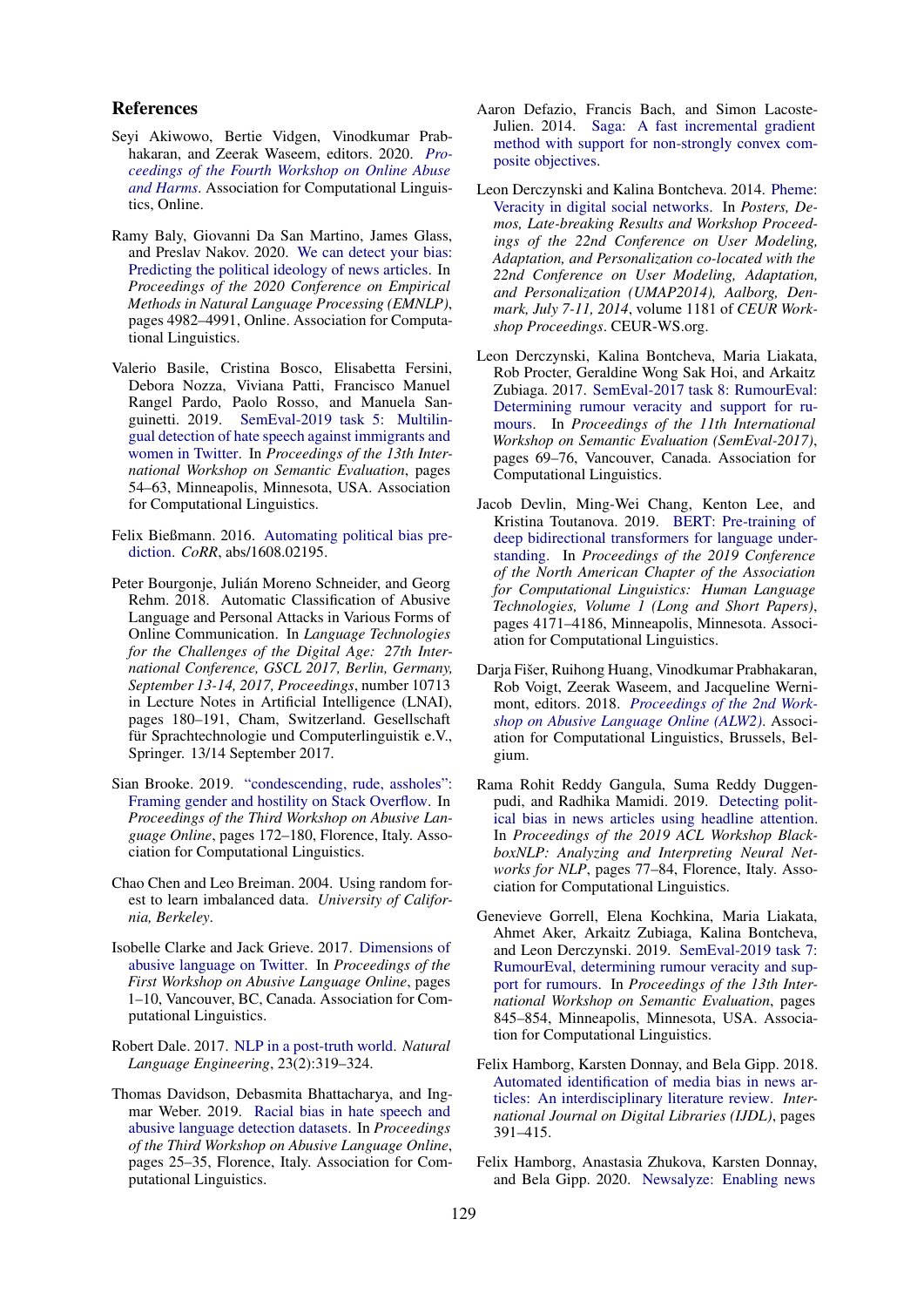[consumers to understand media bias.](https://doi.org/10.1145/3383583.3398561) In *Proceedings of the ACM/IEEE Joint Conference on Digital Libraries in 2020*, JCDL '20, page 455–456, New York, NY, USA. Association for Computing Machinery.

- <span id="page-9-1"></span>Andreas Hanselowski, Avinesh PVS, Benjamin Schiller, Felix Caspelherr, Debanjan Chaudhuri, Christian M. Meyer, and Iryna Gurevych. 2018. [A](https://www.aclweb.org/anthology/C18-1158) [retrospective analysis of the fake news challenge](https://www.aclweb.org/anthology/C18-1158) [stance-detection task.](https://www.aclweb.org/anthology/C18-1158) In *Proceedings of the 27th International Conference on Computational Linguistics*, pages 1859–1874, Santa Fe, New Mexico, USA. Association for Computational Linguistics.
- <span id="page-9-10"></span>Mohit Iyyer, Peter Enns, Jordan Boyd-Graber, and Philip Resnik. 2014. [Political ideology detection us](https://doi.org/10.3115/v1/P14-1105)[ing recursive neural networks.](https://doi.org/10.3115/v1/P14-1105) In *Proceedings of the 52nd Annual Meeting of the Association for Computational Linguistics (Volume 1: Long Papers)*, pages 1113–1122, Baltimore, Maryland. Association for Computational Linguistics.
- <span id="page-9-14"></span>Sarthak Jain and Byron C. Wallace. 2019. [Attention is](https://doi.org/10.18653/v1/N19-1357) [not Explanation.](https://doi.org/10.18653/v1/N19-1357) In *Proceedings of the 2019 Conference of the North American Chapter of the Association for Computational Linguistics: Human Language Technologies, Volume 1 (Long and Short Papers)*, pages 3543–3556, Minneapolis, Minnesota. Association for Computational Linguistics.
- <span id="page-9-6"></span>Shan Jiang, Ronald E. Robertson, and Christo Wilson. 2020. [Reasoning about political bias in content mod](https://doi.org/10.1609/aaai.v34i09.7117)[eration.](https://doi.org/10.1609/aaai.v34i09.7117) *Proceedings of the AAAI Conference on Artificial Intelligence*, 34(09):13669–13672.
- <span id="page-9-4"></span>Johannes Kiesel, Maria Mestre, Rishabh Shukla, Emmanuel Vincent, Payam Adineh, David Corney, Benno Stein, and Martin Potthast. 2019. [SemEval-](https://doi.org/10.18653/v1/S19-2145)[2019 task 4: Hyperpartisan news detection.](https://doi.org/10.18653/v1/S19-2145) In *Proceedings of the 13th International Workshop on Semantic Evaluation*, pages 829–839, Minneapolis, Minnesota, USA. Association for Computational Linguistics.
- <span id="page-9-9"></span>Dilek Küçük and Fazli Can. 2020. [Stance detection: A](https://doi.org/10.1145/3369026) [survey.](https://doi.org/10.1145/3369026) *ACM Computing Surveys*, 53(1).
- <span id="page-9-7"></span>Vivek Kulkarni, Junting Ye, Steve Skiena, and William Yang Wang. 2018. [Multi-view models for](https://doi.org/10.18653/v1/D18-1388) [political ideology detection of news articles.](https://doi.org/10.18653/v1/D18-1388) In *Proceedings of the 2018 Conference on Empirical Methods in Natural Language Processing*, pages 3518– 3527, Brussels, Belgium. Association for Computational Linguistics.
- <span id="page-9-8"></span>Chang Li and Dan Goldwasser. 2019. [Encoding so](https://doi.org/10.18653/v1/P19-1247)[cial information with graph convolutional networks](https://doi.org/10.18653/v1/P19-1247) [forPolitical perspective detection in news media.](https://doi.org/10.18653/v1/P19-1247) In *Proceedings of the 57th Annual Meeting of the Association for Computational Linguistics*, pages 2594–2604, Florence, Italy. Association for Computational Linguistics.
- <span id="page-9-12"></span>X. Liu, J. Wu, and Z. Zhou. 2009. Exploratory undersampling for class-imbalance learning. *IEEE Transactions on Systems, Man, and Cybernetics, Part B (Cybernetics)*, 39(2):539–550.
- <span id="page-9-2"></span>Tsvetomila Mihaylova, Georgi Karadzhov, Pepa Atanasova, Ramy Baly, Mitra Mohtarami, and Preslav Nakov. 2019. [SemEval-2019 task 8: Fact](https://doi.org/10.18653/v1/S19-2149) [checking in community question answering forums.](https://doi.org/10.18653/v1/S19-2149) In *Proceedings of the 13th International Workshop on Semantic Evaluation*, pages 860–869, Minneapolis, Minnesota, USA. Association for Computational Linguistics.
- <span id="page-9-3"></span>Saif Mohammad, Svetlana Kiritchenko, Parinaz Sobhani, Xiaodan Zhu, and Colin Cherry. 2016. [SemEval-2016 task 6: Detecting stance in tweets.](https://doi.org/10.18653/v1/S16-1003) In *Proceedings of the 10th International Workshop on Semantic Evaluation (SemEval-2016)*, pages 31– 41, San Diego, California. Association for Computational Linguistics.
- <span id="page-9-0"></span>Nic Newman, Richard Fletcher, David A. L. Levy, and Rasmus Kleis Nielsen. 2016. [Reuters institute digi](https://reutersinstitute.politics.ox.ac.uk/our-research/digital-news-report-2016)[tal news report.](https://reutersinstitute.politics.ox.ac.uk/our-research/digital-news-report-2016)
- <span id="page-9-13"></span>Martin Potthast, Tim Gollub, Matti Wiegmann, and Benno Stein. 2019. [TIRA integrated research archi](https://doi.org/10.1007/978-3-030-22948-1_5)[tecture.](https://doi.org/10.1007/978-3-030-22948-1_5) In Nicola Ferro and Carol Peters, editors, *Information Retrieval Evaluation in a Changing World - Lessons Learned from 20 Years of CLEF*, volume 41 of *The Information Retrieval Series*, pages 123–160. Springer.
- <span id="page-9-5"></span>Georg Rehm. 2018. An Infrastructure for Empowering Internet Users to handle Fake News and other Online Media Phenomena. In *Language Technologies for the Challenges of the Digital Age: 27th International Conference, GSCL 2017, Berlin, Germany, September 13-14, 2017, Proceedings*, number 10713 in Lecture Notes in Artificial Intelligence (LNAI), pages 216–231, Cham, Switzerland. Gesellschaft für Sprachtechnologie und Computerlinguistik e.V., Springer. 13/14 September 2017.
- <span id="page-9-11"></span>Georg Rehm, Peter Bourgonje, Stefanie Hegele, Florian Kintzel, Julián Moreno Schneider, Malte Ostendorff, Karolina Zaczynska, Armin Berger, Stefan Grill, Sören Räuchle, Jens Rauenbusch, Lisa Rutenburg, André Schmidt, Mikka Wild, Henry Hoffmann, Julian Fink, Sarah Schulz, Jurica Seva, Joachim Quantz, Joachim Böttger, Josefine Matthey, Rolf Fricke, Jan Thomsen, Adrian Paschke, Jamal Al Qundus, Thomas Hoppe, Naouel Karam, Frauke Weichhardt, Christian Fillies, Clemens Neudecker, Mike Gerber, Kai Labusch, Vahid Rezanezhad, Robin Schaefer, David Zellhöfer, Daniel Siewert, Patrick Bunk, Lydia Pintscher, Elena Aleynikova, and Franziska Heine. 2020. QURATOR: Innovative Technologies for Content and Data Curation. In *Proceedings of QURATOR 2020 – The conference for intelligent content solutions*, Berlin, Germany. CEUR Workshop Proceedings, Volume 2535. 20/21 January 2020.